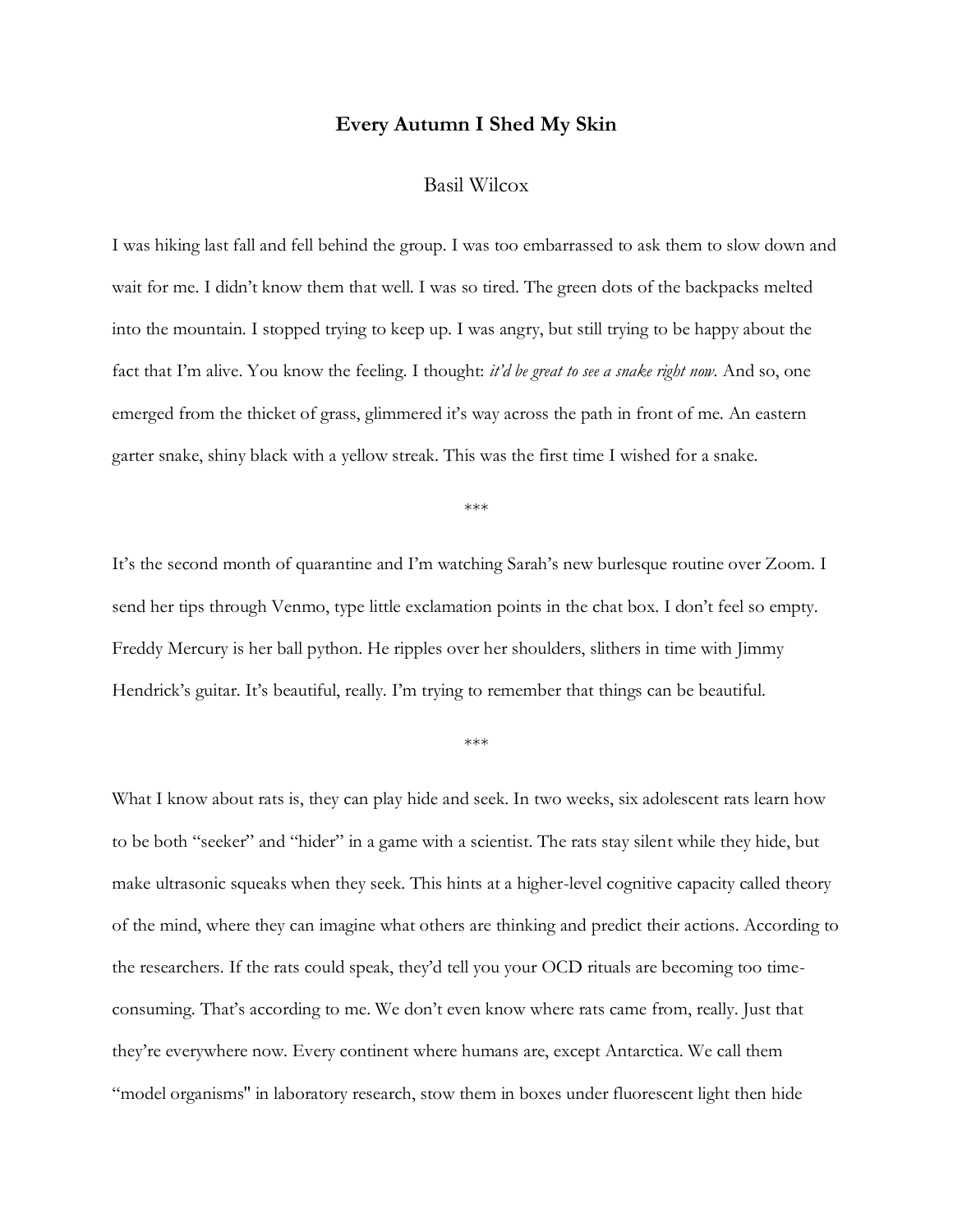behind the door and have them come find us. Their squeaks are cute, sure, and we like to think that maybe they're happier here then wherever they came from.

\*\*\*

All those years ago, the little gray rat Roxy surveyed the house from my shoulder. Evenings she lounged in the Barbie Dollhouse on a plastic bed. Her rat ancestors watched from some other place and sighed. *Good for you, Roxy. You look like you're going to be okay. Do you still know how to climb a tree? Could you burrow and find warmth in a soft spot under the earth?* She'd probably say no. What we all need to do is take a deep breath at the same time and think of The Some Other Place. Then stow ourselves into boxes under fluorescent lights in a sterile environment. If we're quiet enough, we'll hear our ancestor's ultrasonic squeaks and eventually they'll find us. The lid of the box comes off and it's all light, color, everywhere. After, we all go back to our beds and in the morning we wake up knowing how to climb trees and speak to one another again.

\*\*\*

One autumn in Ann Arbor, Sarah takes me to the gay bar for the first time. It's all color everywhere. Her purple dress and the Wet 'n' Wild gold eyeliner she stole from the drugstore last week. The emerald of Annie's grandpa's slacks she hemmed herself. And then there's Sam's powder blue dress, made of silk seamless as sky. Yes, please don't tell anyone, but sometimes I love the way rich people dress. I'm weak in the face of pretty things. I just can't help it.

It's not until we leave the dance floor and smoke on the patio that it sinks in that I'm alive and at a bar and I'm not scared. I've been scared of bars after what happened in the parking lot of the straight bar that autumn before. I've been scared of a lot of things. Sarah has two Marlboro Menthols in her mouth at the same time so that she can light mine and hand it to me. Purple lipstick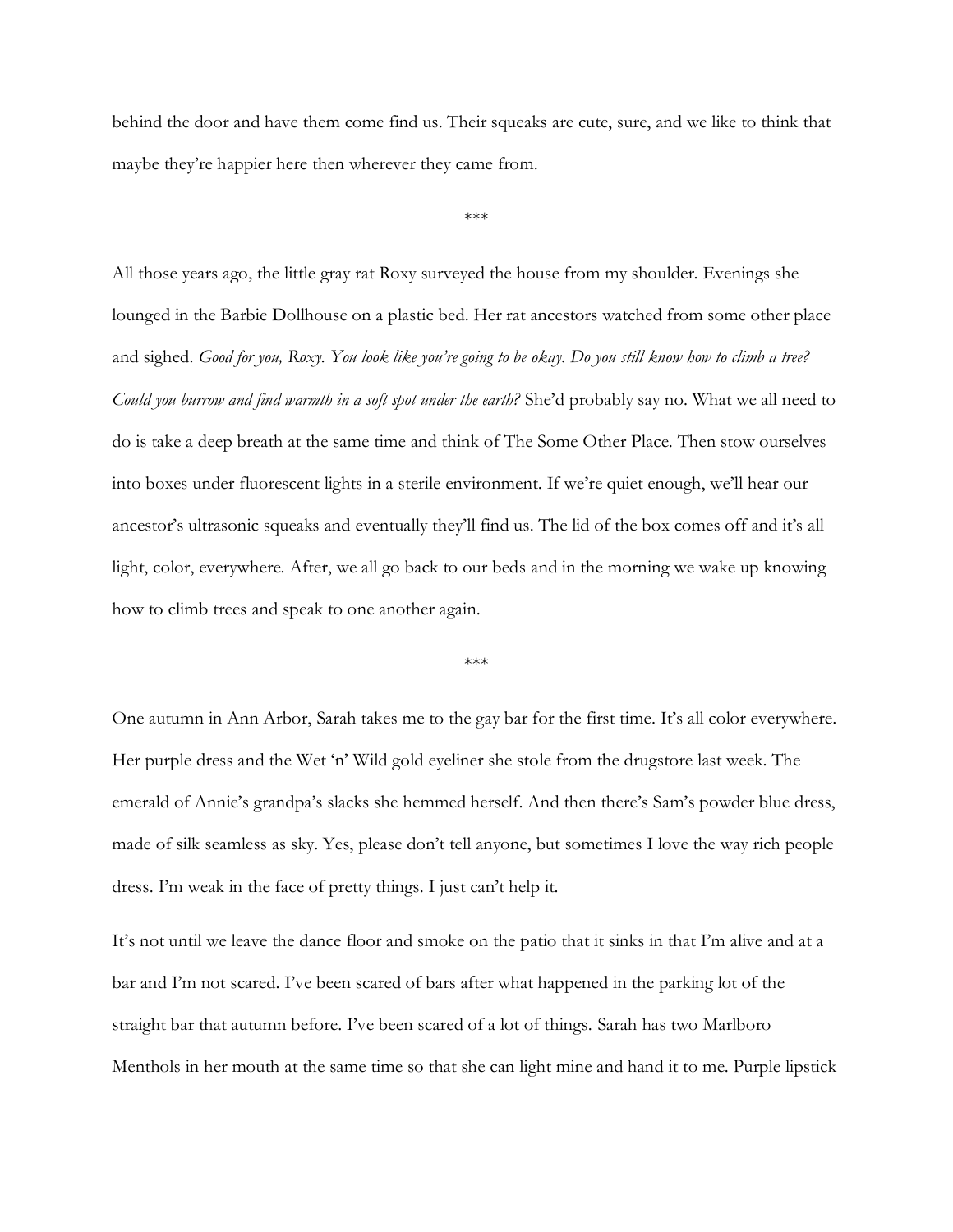clings to the end. I'm not scared. Later, the lights on the dance floor are pink when she asks, "Can I kiss you?" and I'm not scared I'm not.

\*\*\*

What I know about the television show *New Girl* is, someone wrote in the script that the character Cece should say: "There's nothing less sexy than a dude asking if he can kiss you." I don't know who wrote this, but I would kindly like all of their teeth to fall out and for a rat to shit massively in their sock drawer.

\*\*\*

Everybody has to wash their hands now and then. Especially now. Still, I can't say that I don't miss the grosser version of myself. My vertebrae bends uncomfortably under my skin while I crouch over the sink and if I had to give up my blue hair and the new folds of my skin to be less compulsive, that's fine. I drank moldy apple juice when I was teenager because I didn't want to waste the rum I'd poured in it. I worked in the rows of strawberries and green beans and came home with dirt in my teeth. My therapist tells me to chart the amount of time I spend a day washing my hands. That first we have to understand how much time it consumes so that we can celebrate when the time eventually lessens. That many of my contamination fears seem to relate to water. That it's interesting, given the way I used to love water. I think it's interesting that I now know words like "contamination fears" and what they mean in reference to myself and my life. It's like you get over one fear, then one day you're walking in the woods and go to pick up a cool rock and underneath it, you find seven new fears.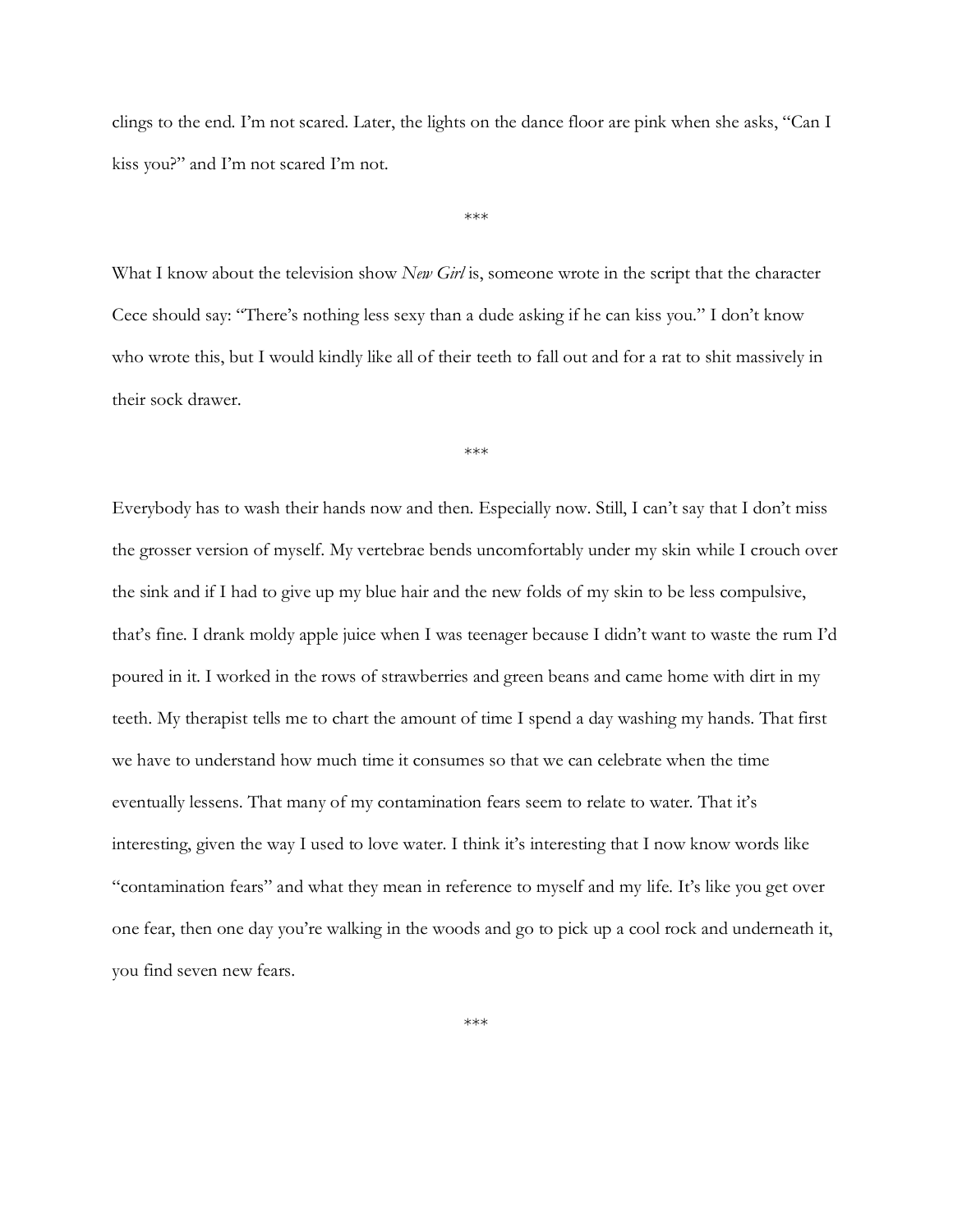It's Thanksgiving weekend and I'm drunk at the gay bar with Sarah. There's a buffet set up in a corner of the bar, and this is before we had to worry about things like bars and buffets. There's turkey legs and mac and cheese. Hushpuppies and potatoes. Is it strange to eat from a buffet under color-changing LED lights? Maybe, but that doesn't make it any less delightful. She tells me she bought Freddy Mercury off Craigslist and that might just be one of the best sentences anyone's ever said to me. I tell her I've been thinking about buying a snake, but I'm not sure if I could feed it. I was the kid in middle school with a pet rat that hung out on my shoulder. When people came over for a slumber party, they had to be cool with Roxy the rat first. I don't think it's so bad, she says. Snakes have to eat and something has to feed them.

\*\*\*

When I finally summitted the mountain on the hiking trip, the group cheered and I went and sat on a rock and cried. Not out of embarrassment or anger, but because my body had carried me all that way. I'd forgotten that my body was strong and capable, even when it doesn't feel as strong and capable as others'. I forget this often. I wished for a snake again, mostly just to see if it would work. If I could make snakes appear simply because I wished for them, people could abandon me on mountainsides all the time, that's just fine. I'd be the Snake Summoner. Snake Seeker. Other Cool Snake-related Names. Alas, the snake never showed up on the mountain and so I went back to the group, sat on a rock, and ate trail mix.

A week later and I'm sitting on the dock by our camp. It's hot and I'm friends with everyone now, so I'm half-naked in the sun with my feet in the lake. I close my eyes, stretch out, and doze off. Doze away. Somewhere else. I love to sleep sometimes. It feels almost like I'm rebelling against a world and a brain that demands so much of me. When I wake, a northern water snake is basking next to me. I could reach out and touch him if I wanted, but what I know about water snakes is that